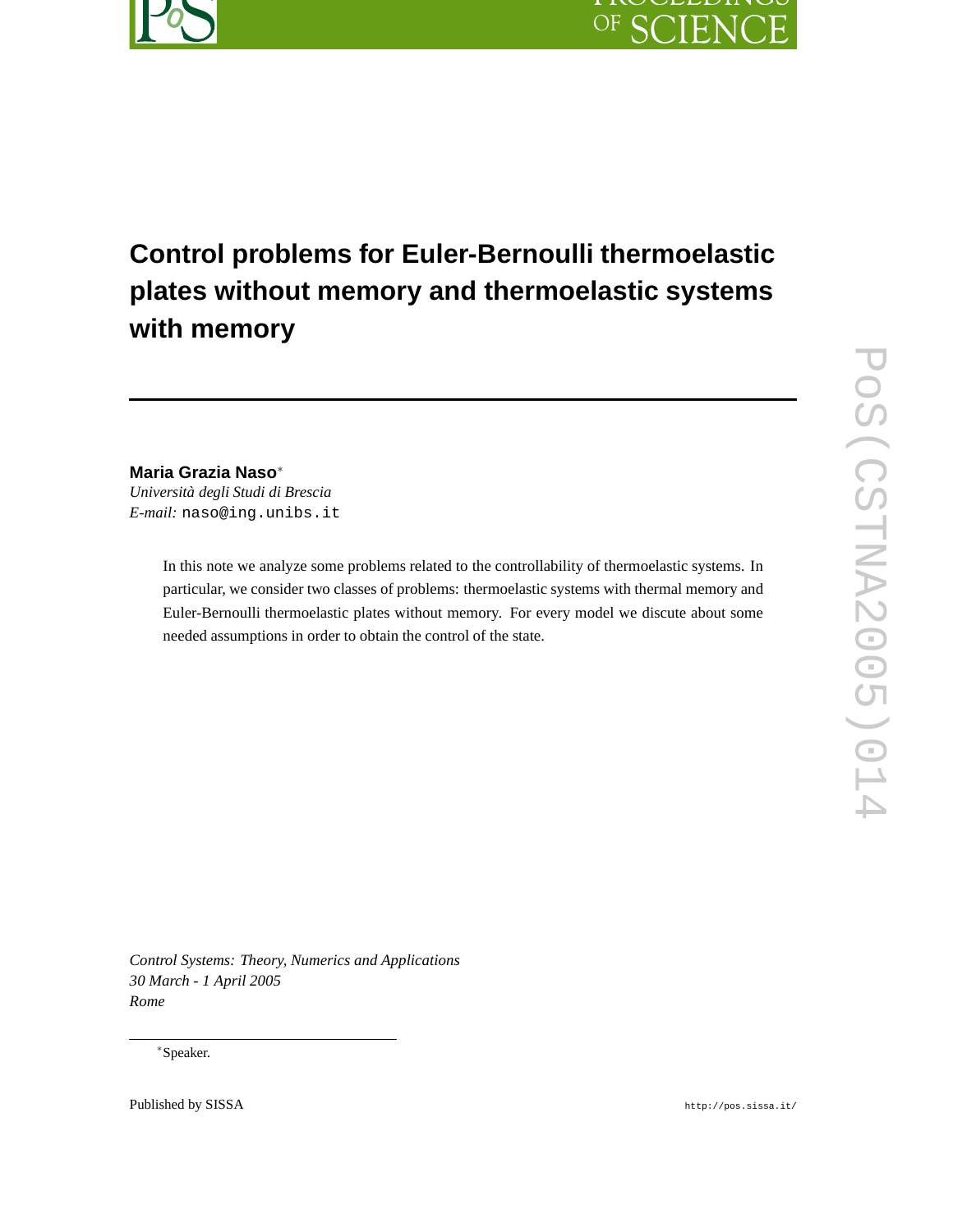## **1. Introduction**

We address some results related to the controllability of thermoelastic systems. What means to study a controllability problem? Consider an evolution system described in terms of Partial Differential Equations. We are allowed to act on the state of the system by means of a suitable choice of controls (source terms of the system or boundary conditions): given a time interval  $t \in (0,T)$ , and initial and final states in a Hilbert space, we look for a control such that the solution matches both the initial state at time  $t = 0$  and the final one at time  $t = T$ .

In this note we are interest to present two classes of problems: thermoelastic systems of memory-type dealing with 'hyperbolic-like' dynamics, and Euler-Bernoulli thermoelastic plates without memory, where the described model is non-hyperbolic and associated with analyticity of the underlying generator. For these systems we resume our results obtained in the controllability context [8, 11, 22, 23]. We start to recall some definitions about this subject. Assume that *H* and U are Hilbert spaces and  $A: H \to H$  and  $B: U \to H$  are linear operators. Consider the linear differential system

$$
\frac{d}{dt}z(t) = Az(t) + Bf(t), \quad z(0) = z^0 \in H, \quad t \ge 0.
$$
\n(1.1)

Let us introduce the set of reachable final states as

$$
R(T; z^0) = \{z(T) : f \in L^2(0, T; U)\},\
$$

where  $T > 0$ . We can list the following types of controllability:

- (a) *Approximate controllability*: system (1.1) is said to be approximately controllable at time *T* if the set of reachable states  $R(T; z^0)$  is dense in *H* for every  $z^0 \in H$ .
- (b) *Exact controllability*: system (1.1) is said to be exactly controllable at time T if  $R(T; z^0) = H$ for all  $z^0 \in H$ . That is, system (1.1) can be driven from any state to any state belonging to the same space of states where the system evolves.
- (c) *Null controllability*: system (1.1) is said to be null controllable at time T if  $0 \in R(T; z^0)$  for all  $z^0 \in H$ . This means that an arbitrary state can be transferred to the null state at time T.

When system  $(1.1)$  is reversible in time, null and exact controllability are equivalent notions. Every exactly controllable system is null and approximately controllable too. In general, viceversa is not true (see, for instance, the heat equation with distributed control in the domain  $\Omega$  [26]). Note that null controllability is a physically interesting notion since the null state is an equilibrium point for system (1.1), and for linear systems this is equivalent to require the controllability to trajectories. Recall that system (1.1) is said to be *controllable to trajectories* at time *T* > 0 if for any initial data  $z^0$  in a suitable space *H*, there exists a control function  $f \in L^2(0,T;U)$  such that the corresponding solution z of  $(1.1)$  is defined on  $[0, T]$  and satisfies

$$
z(T)=\widehat{z}(T),
$$

where  $\hat{z}$  is a solution of (1.1) defined on [0,*T*] associated to given initial data  $\hat{z}_0$  in the same space *H* and a given function  $\hat{f} \in L^2(0, T; U)$ .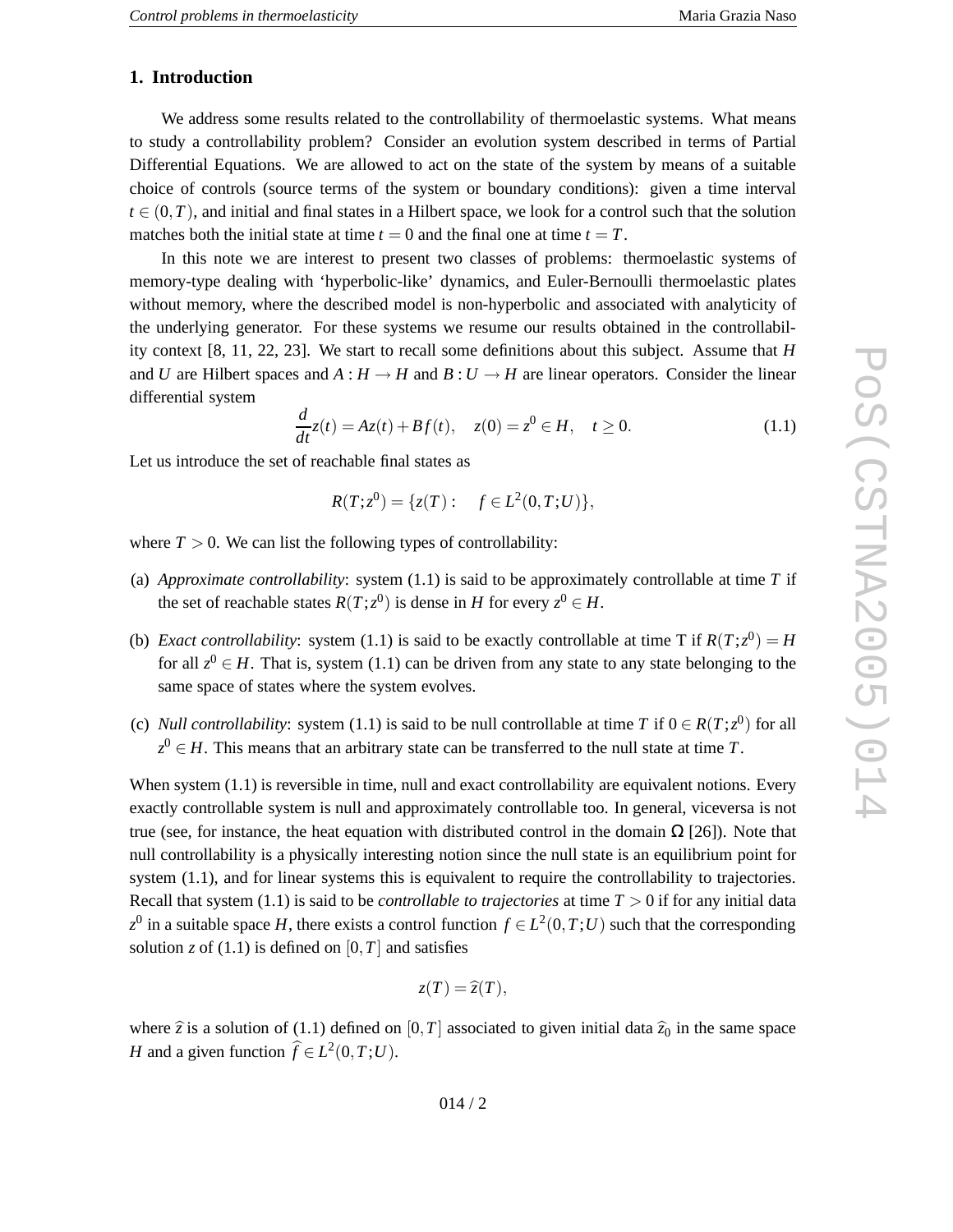Controllability of thermoelastic systems is a subject which has attracted considerable attention in the literature. Many efforts have been devoted to studying the controllability of thermoelastic systems (see for instance [2, 4, 5, 10, 20, 25, 27]), under varying boundary conditions, and with different choices of control on the boundary or in the control domain. Some results are concerned with models whose underlying dynamics are governed by analytic semigroups (see for instance [8, 11, 17] and references therein). For such systems, because of the smoothing effects associated with analyticity, the null controllability is a more natural question than for the hyperbolic problems. In fact for models which exhibit hyperbolic characteristics, the notion of exact controllability is a more natural property to study. In this case, the control tim e *T* has to be sufficiently large due to the finite speed of related propagation. For a more careful review in some known results on analogous problems, we refer to [22] and references therein. Here, we want recall some results of controllability for systems with memory. Leugering [21] proves the reachability for a plate equation with a memory. Lasiecka [16] establishes exact controllability with boundary control for Kirchkoff plates and viscoelastic Kirchkoff plates with a general memory kernel depending on time and space variables. Kim [13, 14] studies controllability problems for systems with large memory by a unique continuation property, which is proved by adapting and idea of Bardos, Lebeau, and Rauch [7]. Barbu and Iannelli [6] study the control for the heat equation with memory. In particular, they show the exact controllability of the one-dimensional linear equation for a sufficiently large interval of time. Pandolfi [24] consider Gurtin-Pipkin equation with control in the Diriclet boundary condition and he proves exact controllability as a consequence of the known exact controllability of the wave equation.

We briefly sketch the plan of this note. In Section 2 boundary controllability for thermoealstic systems with thermal memory is recalled. Section 3 is devoted to the internal controllability of Euler-Bernoulli thermoelastic plate without memory. In every section we will introduce suitable functional setting and notations which will be used in such section. It has always to be understood that there is a dependence on *x*, even if, in order to simplify the notation, it will usually not be written.

#### **2. Thermoelastic systems with memory**

In this section we are interested in the study of the exact controllability of the thermoelastic system with thermal memory. As well known, in the classical linear theory of thermo-elasticity, the Fourier law is used to describe the heat conduction in the body (see, for instance [9]). The classical theory has two main shortcomings. First, it is unable to account for the thermal memory effect which may prevail in some materials, particularly at low temperatures. Subsequently, the heat equation of this system is of parabolic type and predicts an unrealistic result, namely that a thermal disturbance at one point of the body is instantly felt everywhere in the body. These observations yield that Fourier law is not a good model, and suggest to look for another more general constitutive assumption relating the heat flux to the thermal history of the material. Then, in the model under consideration the Fourier law for the heat flux is replaced by the Gurtin-Pipkin law [12], in order to consider the memory effect which may prevail in some materials, particularly at low temperatures. This produces the convolution term appearing in the second equation of (2.1) that, in particular, entails finite propagation speed of thermal disturbances, so that in this case the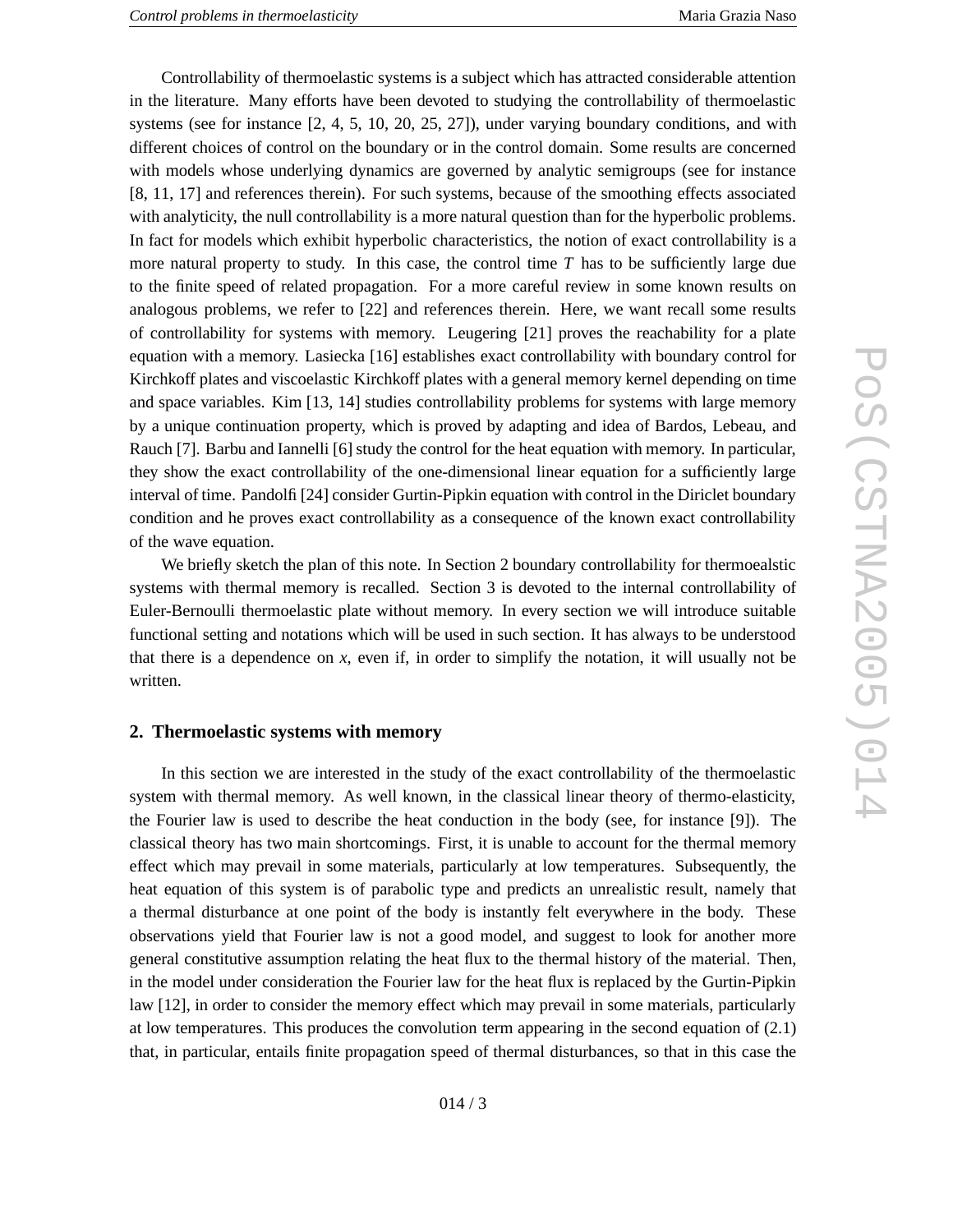thermoelastic system is fully hyperbolic, which, in particular, implies finite speed of propagation of thermal disturbances (which is physically more realistic). Let  $\Omega$  be a bounded, open, connected subset of  $\mathbb{R}^n$ ,  $n \ge 1$ , with smooth boundary  $\Gamma = \partial \Omega$ . Assume  $T > 0$  and set  $Q = (0, T) \times \Omega$ ,  $\Sigma = (0, T) \times \Gamma$ . The state system is as follows

$$
u_{tt}(t) - \mu \Delta u(t) - (\mu + \lambda) \nabla \operatorname{div} u(t) + \alpha \nabla \theta(t) = 0 \text{ in } Q,
$$
  
\n
$$
\theta_t(t) - (k \times \Delta \theta)(t) + \beta \operatorname{div} u_t(t) = 0 \qquad \text{in } Q,
$$
  
\n
$$
u(t) = f(t), \quad (k \times \theta)(t) = g(t) \qquad \text{on } \Sigma,
$$
\n(2.1)

$$
u(0) = u_0
$$
,  $u_t(0) = v_0$ ,  $\theta(0) = \theta_0$  in  $\Omega$ ,

where *u* is the *displacement vector*,  $\theta$  is the *relative temperature*, *μ*, λ are the *Lamé coefficients* satisfying  $\mu > 0$  and  $\lambda + \mu > 0$ . The subscript  $\cdot_t$  denotes time derivative. The constants  $\alpha$ ,  $\beta > 0$ are coupling parameters depending on properties of the material. By  $k * \theta$  we are denoting the convolution product, that is

$$
(k * \theta)(t) = \int_0^t k(t - \tau) \theta(\tau) d\tau.
$$

In the above system we are assuming that  $\theta$  has vanishing memory. The case of non-vanishing memory is similar, since it can be considered as a further given function in the right hand side.

Let us now discuss the exact controllability problem. Denote by  $v = (v_1, \dots, v_n)$  the unit normal on Γ directed towards the exterior of  $\Omega$ . Let  $x^0 \in \mathbb{R}^n$  and

$$
m(x) = x - x^0 = (x_i - x_i^0), \quad \Gamma_0 = \{x \in \Gamma : m(x) \cdot v(x) > 0\}, \quad \Sigma_0 = (0, T) \times \Gamma_0.
$$

The following statement holds:

**Theorem 1.** Let  $\Omega$  be a open, bounded, connected subset in  $\mathbb{R}^n$  with boundary  $\Gamma$  of class  $C^2$ .

(a) Suppose that  $k(t) \in H^2(\mathbb{R}^+)$  is a positive function and  $\beta$  is a positive constant. Then, there exist  $\epsilon > 0$  and  $T_0 > 0$  such that for any initial and final state  $(u_0, v_0, \theta_0), (u_T, v_T, \theta_T) \in [L^2(\Omega)]^n \times$  $[H^{-1}(\Omega)]^n \times H^{-1}(\Omega)$  there exists a boundary control  $(f, g) \in [L^2(\Sigma_0)]^n \times L^2(\Sigma_0)$  such that the *solution of system* (2.1) *satisfies*

$$
u(T) = u_T, \quad u_t(T) = v_T, \quad \theta(T) = \theta_T,
$$
\n(2.2)

*for any*  $T > T_0$ *, provided that*  $||k'||_{H^1(\mathbb{R}^+)} + \beta < \varepsilon$ *.* 

*(b) Assume that memory kernel satisfies conditions*

$$
k \in H^{2}(\mathbb{R}^{+}) \cap C^{2}(\mathbb{R}^{+}), \quad k_{0} = k(0) > 0, \quad \frac{|k'(0)|}{k_{0}} < \frac{1}{1 + \sqrt{\alpha \beta}}.
$$

*The coupling parameters* α *,* β *are chosen such that condition*

$$
\alpha \beta < \frac{\mu + \lambda}{(n-1)^2} \tag{2.3}
$$

is satisfied when  $n\geq 2$ . Then, there exists  $T_0>0$  such that for any  $T>T_0$  and for any initial and final state  $(u_0, v_0, \theta_0), (u_T, v_T, \theta_T) \in [L^2(\Omega)]^n \times [H^{-1}(\Omega)]^n \times H^{-1}(\Omega)$  there exists a boundary *control*  $(f, g) \in [L^2(\Sigma)]^n \times L^2(\Sigma)$  *such that the solution of system* (2.1) *satisfies* (2.2).

014 / 4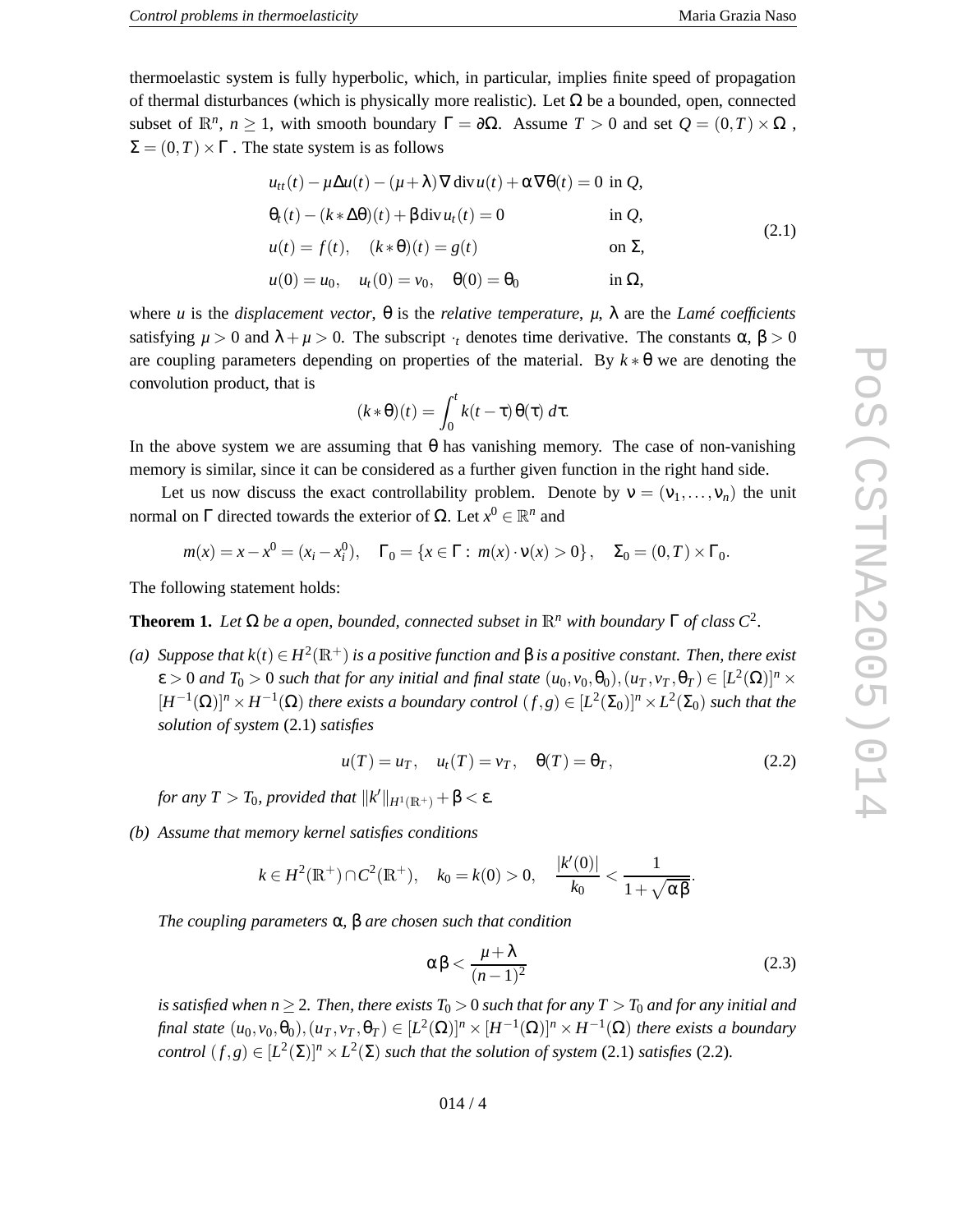#### *Remark* 1 *.*

- (a) In the case considered by Theorem 1-(a), we study the control problem for thermoelastic model with memory by boundary mechanical and thermal controls which can be applied also only in a part  $\Gamma_0$  of the boundary  $\Gamma$ . The 'strong' assumption on the memory kernel is such that its size, in a suitable norm, has to be sufficiently small. The procedure follows a direct approach: first the adjoint system is evaluated; subsequently, the direct and inverse inequalities are shown. The hypothesis on the size of the relaxation function is required to obtain, by energy estimates and multipliers techniques, the inverse inequality, which gives the exact controllability result [22].
- (b) In the case proposed by Theorem 1-(b) we use all over boundary mechanical and thermal controls, but no restriction on the size of memory kernel is required. The inverse inequality is shown by contradiction by means of the introduction of a resolvent kernel and the application of a unique continuation property [23].

#### **3. Euler-Bernoulli thermoelastic plates without memory**

In this section we investigate the null controllability of Euler Bernoulli thermoelastic plates without memory when the control (heat source) acts in the thermal equation. The plate, we consider here, is derived in the light of [15]. Transverse shear effects are neglected (Euler-Bernoulli model), and the plate is hinged on its edge. In addition to internal and external heat source, the temperature dynamics are driven by internal frictional forces caused by the motion of the plate. The latter connection is expressed by the second law of thermodynamics for irreversible processes, which relates the entropy to the elastic strains. Accounting for thermal effects, we assume that the heat flux law involves only the temperature gradient by the Fourier law.

Let  $\Omega$  be a bounded, open, connected subset of  $\mathbb{R}^2$ , with a  $C^{\infty}$  boundary and  $\omega$  any open subset of Ω. Let  $T > 0$  and set  $Q = (0, T) \times \Omega$ ,  $\Sigma = (0, T) \times \partial \Omega$ . We consider a model which describes the small vibrations of a homogeneous, elastically and thermally isotropic Euler-Bernoulli plate, under the influence of a control function  $f \in L^2((0,T) \times \omega)$ . In absence of exterior forces, and with hinged mechanical and Dirichlet thermal boundary conditions, the system we are going to study is the following one

$$
\begin{cases}\n u_{tt}(t) + \Delta^2 u(t) + \Delta\theta(t) = 0 & \text{in } Q, \\
 \theta_t(t) - \Delta\theta(t) - \Delta u_t(t) = \chi_{\omega} f(t) & \text{in } Q, \\
 u(t) = 0, \ \Delta u(t) = 0 & \text{on } \Sigma, \\
 \theta(t) = 0 & \text{on } \Sigma, \\
 u(0) = u_0, \ u_t(0) = u_1, \ \theta(0) = \theta_0 \text{ on } \Omega.\n\end{cases}
$$
\n(3.1)

Here, *u* is the *vertical deflection* of the plate and θ is the *variation of temperature* of the plate with respect to its reference temperature. The subscript  $\cdot_t$  denotes time derivative,  $\chi_{\omega}$  is the characteristic function of  $\omega$ , and  $u_0$ ,  $u_1$ ,  $\theta_0$  are initial data in a suitable space.

POS(CSTNA2005)014 PoS(CSTNA2005)014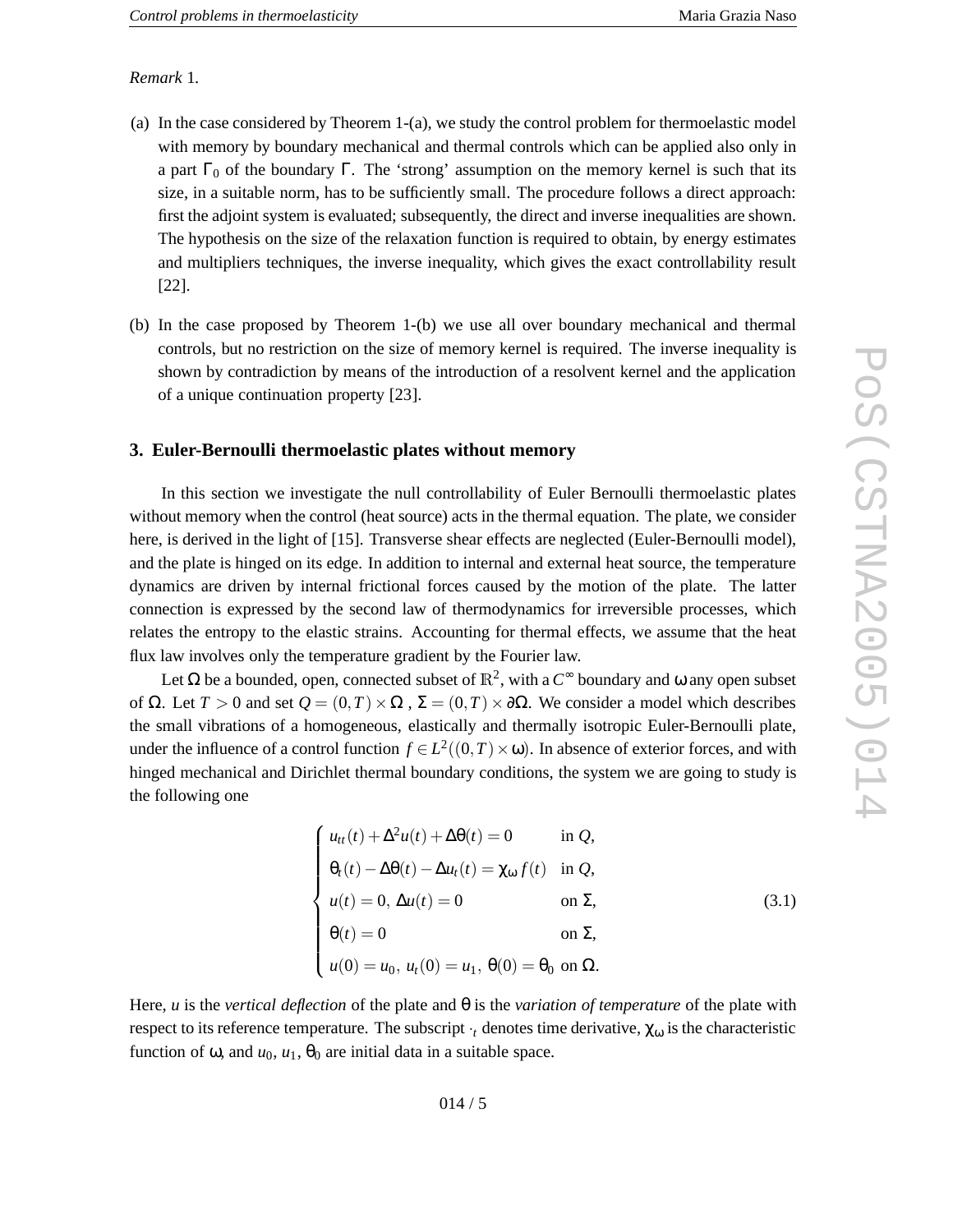Two results are obtained (see [8]). Firstly, we study the case when  $\omega \equiv \Omega$ , and we show the null controllability, or equivalently, the controllability to trajectories at any time *T* > 0. Then, we prove the same result in the case  $\omega \subset \Omega$ . To do this, let  $H = (H^2(\Omega) \cap H_0^1(\Omega)) \times L^2(\Omega) \times L^2(\Omega)$ be the Hilbert space equipped with the inner product

$$
\langle z_1, z_2 \rangle_H = \int_{\Omega} (\Delta u_1 \Delta u_2 + v_1 v_2 + \theta_1 \theta_2) dx, \text{ where } z_i = \begin{bmatrix} u_i, v_i, \theta_i \end{bmatrix}^\top, i = 1, 2.
$$

The induced norm is denoted by  $\|\cdot\|_H$ . Setting  $v(t) = u_t(t)$  and  $z(t) = \left[u(t), v(t), \theta(t)\right]^\top$ ,  $z_0 =$  $\begin{bmatrix} u_0, v_0, \theta_0 \end{bmatrix}^\top$ , problem (3.1) can be rewritten as an abstract linear evolution equation in *H* of the form

$$
\begin{cases}\nz_t = Az + Bf, \\
z(0) = z_0 \in H,\n\end{cases}
$$
\n(3.2)

where we set the operator  $A: D(A) \to H$  by

$$
A = \begin{bmatrix} 0 & I & 0 \\ -\Delta^2 & 0 & -\Delta \\ 0 & \Delta & \Delta \end{bmatrix}
$$
 (3.3)

with domain  $D(A) = \left\{ z \in H : \Delta u, v, \theta \in H^2(\Omega) \cap H_0^1(\Omega) \right\}$ , and the control operator  $B: L^2(\omega) \to H$ by  $Bf = \begin{bmatrix} 0,0,f \end{bmatrix}^\top$ . Given  $T > 0$ , the problem of the null controllability of system (3.2) consists in to prove that, for any  $z_0 \in H$ , there exists a control  $f \in L^2((0,T) \times \omega)$  such that the solution  $z(t; z_0, f)$  of (3.2) satisfies  $z(T; z_0, f) = 0$ . This property is equivalent to (see for instance [26], Theorem 2.6, p. 213): there exists a positive constant  $C_T$  such that

$$
\|e^{A^*T}y_0\|_H^2 \le C_T \int_0^T \|B^* e^{A^*t}y_0\|_{L^2(\omega)}^2 dt \,, \quad \text{for any } y_0 \in H. \tag{3.4}
$$

Note that the term in the right-hand side of (3.4) depends on the norm in  $L^2(\omega)$ . We compute now

$$
A^* = \begin{bmatrix} 0 & -I & 0 \\ \Delta^2 & 0 & \Delta \\ 0 & -\Delta & \Delta \end{bmatrix},
$$

with domain  $D(A^*) = D(A)$ , and  $B^* = \begin{bmatrix} 0 & 0 & I \end{bmatrix}$ . The adjoint system with respect to (3.1) is

$$
\begin{cases}\n\varphi_{tt} + \Delta^2 \varphi + \Delta w = 0 & \text{in } Q, \\
w_t - \Delta w - \Delta \varphi_t = 0 & \text{in } Q, \\
\varphi = 0, \Delta \varphi = 0, w = 0 & \text{on } \Sigma, \\
\varphi(0) = \varphi_0, \varphi_t(0) = \varphi_1, w(0) = w_0 \text{ on } \Omega.\n\end{cases}
$$
\n(3.5)

014 / 6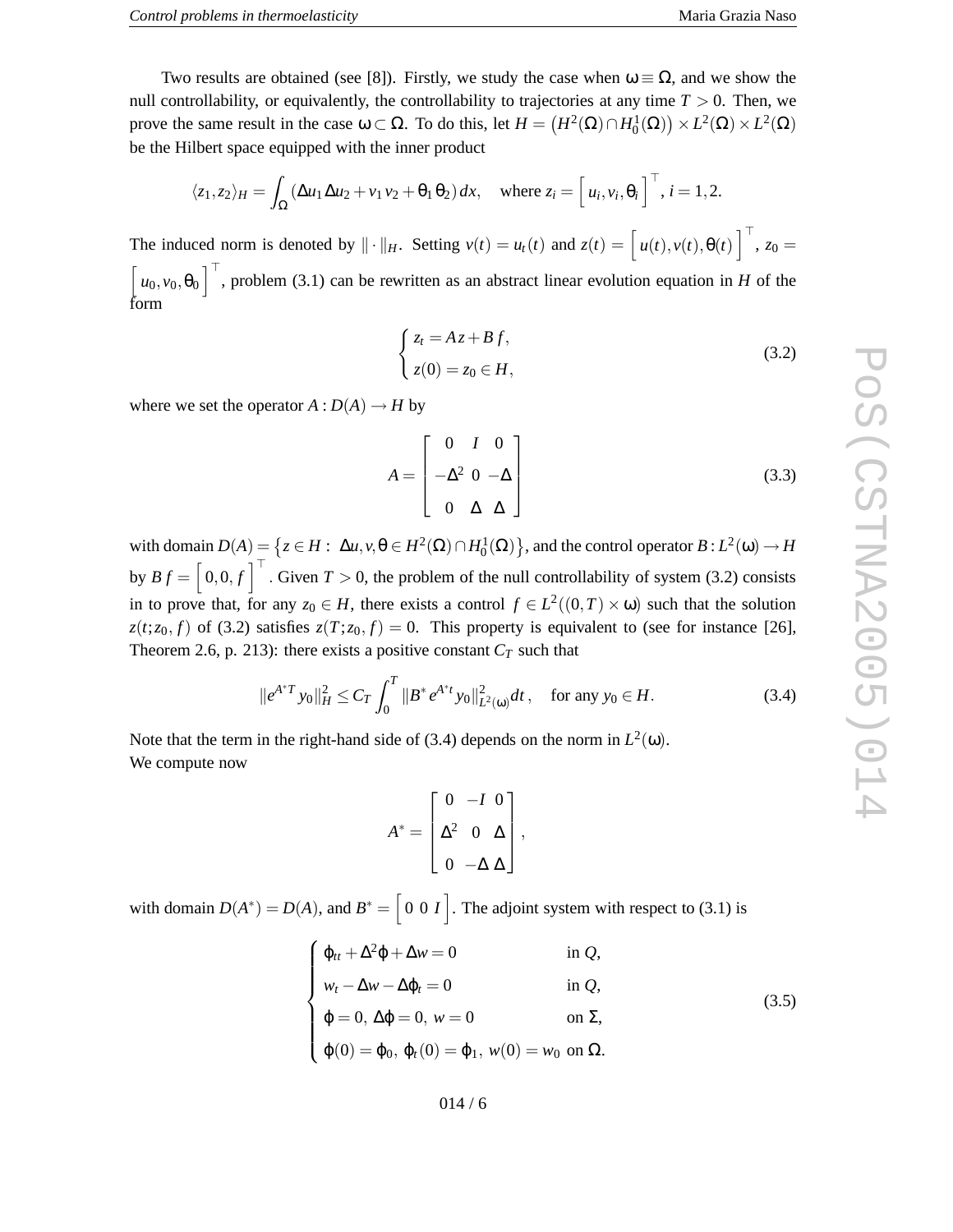Its solution can be written as

$$
\left[\varphi(t),\varphi_t(t),w(t)\right]^\top=e^{A^*t}\left[\varphi_0,\varphi_1,w_0\right]^\top,\tag{3.6}
$$

and

$$
B^* e^{A^*t} \left[ \varphi_0, \varphi_1, w_0 \right]^{\top} = w(t).
$$

Condition (3.4) is equivalent to require that there exists a positive constant  $C_T$  such that

$$
\|\Delta \varphi(T)\|_{L^2(\Omega)}^2 + \|\varphi_t(T)\|_{L^2(\Omega)}^2 + \|w(T)\|_{L^2(\Omega)}^2 \le C_T \int_0^T \|w(t)\|_{L^2(\omega)}^2 dt,
$$
\n(3.7)

for any solution (3.6) of system (3.5). Then, our main result is

**Theorem 2.** *Problem* (3.1) *is controllable to trajectories at any time T* > 0 *on the space H within* the class of  $L^2((0,T)\times \omega)$ -controls, when

- $(a)$  ω ≡ Ω;
- *(b)* **ω** ⊂ Ω.

*Remark* 2 *.*

- (a) In the case of Theorem 2-(a), an analogous result was obtained by Lasiecka and Triggiani in [17]. In [8] our technique is supported by introducing a quadratic function depending on the time. Multipliers method is applied to construct this function [1, 2, 3].
- (b) In the case of Theorem 2-(b), by applying an iterative method and the observability estimates on the eigenfunctions of the Laplacian operator due to Lebeau and Robbiano in [19] (see also [20]), we show [8] that system  $(3.1)$  is null controllable at any time  $T > 0$ . In our proof, the analyticity property of semigroup associated to the thermoelastic system (recall there is no rotational inertia term, see Lasiecka and Triggiani [18]), and the commutative property of the operators, which comes from the hinged boundary conditions, are crucial.
- (c) In [11] the analysis and construction of the minimization procedure related to the controllability to trajectories for problem (3.1) are considered by applying both penalty and duality arguments. Numerical approximation of the optimality system is carried out through the use of spectral element methods in space and finite difference schemes in time. Numerical results obtained on several test cases are shown.

### **References**

- [1] F. Ammar Khodja and A. Benabdallah, *Sufficient conditions for uniform stabilization of second order equations by dynamical controllers*, Dynam. Contin. Discrete Impuls. Systems **7** (2000), no. 2, 207–222.
- [2] G. Avalos, *Exact controllability of a thermoelastic system with control in the thermal component only* , Differential Integral Equations **13** (2000), no. 4-6, 613–630.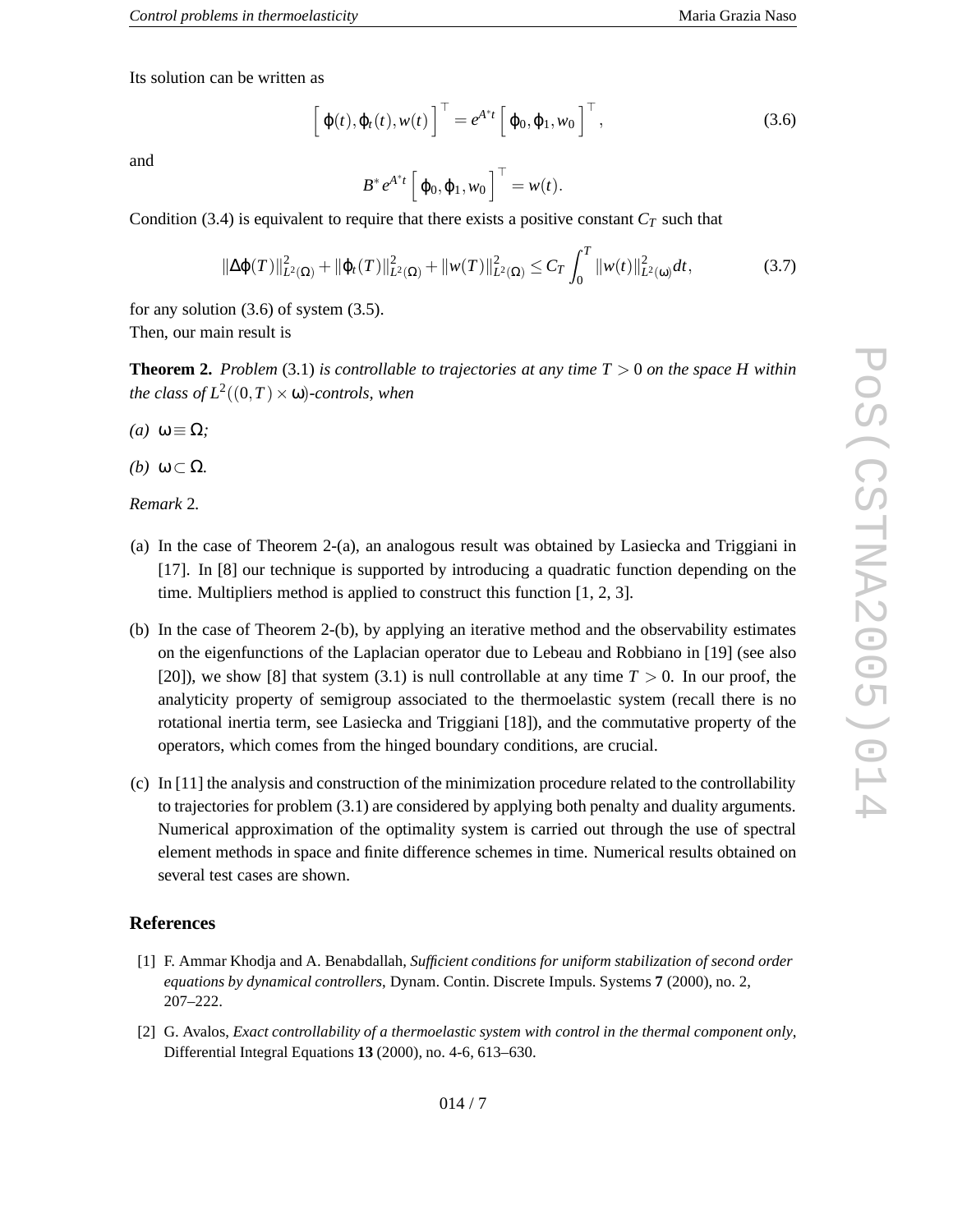- [3] G. Avalos and I. Lasiecka, *Boundary controllability of thermoelastic plates via the free boundary conditions*, SIAM J. Control Optim. **38** (2000), no. 2, 337–383.
- [4] , *Mechanical and thermal null controllability of thermoelastic plates and singularity of the associated minimal energy function*, Control Cybernet. (2003), no. 32, 473–490.
- $\begin{bmatrix} 5 \end{bmatrix}$ , *The null controllability of thermoelastic plates and singularity of the associated minimal energy function*, J. Math. Anal. Appl. (2004), no. 1, 34–61.
- [6] V. Barbu and M. Iannelli, *Controllability of the heat equation with memory*, Differential Integral Equations **13** (2000), no. 10-12, 1393–1412.
- [7] C. Bardos, G. Lebeau, and J. Rauch, *Sharp sufficient conditions for the observation, control, and stabilization of waves from the boundary*, SIAM J. Control Optim. **30** (1992), no. 5, 1024–1065.
- [8] A. Benabdallah and M. G. Naso, *Null controllability of a thermoelastic plate*, Abstr. Appl. Anal. **7** (2002), no. 11, 585–599.
- [9] D. E. Carlson, *Linear thermoelasticity*, Handbuch der physik (C. Truesdell, ed.), vol. VIa/2, Springer, New York, 1972, pp. 297–345.
- [10] L. de Teresa and E. Zuazua, *Controllability of the linear system of thermoelastic plates*, Adv. Differential Equations **1** (1996), no. 3, 369–402.
- [11] P. Gervasio and M.G. Naso, *Numerical approximation of controllability of trajectories for Euler-Bernoulli thermoelastic plates*, Math. Models Methods Appl. Sci. **14** (2004), no. 5, 701–733.
- [12] M.E. Gurtin and A.C. Pipkin, *A general theory of heat conduction with finite wave speeds*, Arch. Rational Mech. Anal. **31** (1968), 113–126.
- [13] J.U. Kim, *Control of a plate equation with large memory*, Differential Integral Equations **5** (1992), no. 2, 261–279.
- $[14]$   $-$ , *Control of a second-order integro-differential equation*, SIAM J. Control Optimiz. **31** (1993), no. 1, 101–110.
- [15] J. Lagnese and J.-L. Lions, *Modelling analysis and control of thin plates*, Masson, Paris, 1988.
- [16] I. Lasiecka, *Controllability of a viscoelastic Kirchkoff plate*, Internat. Ser. Numer. Math. **91** (1989), 237–247.
- [17] I. Lasiecka and R. Triggiani, *Exact null controllability of structurally damped and thermo-elastic parabolic models*, Atti Accad. Naz. Lincei Cl. Sci. Fis. Mat. Natur. Rend. Lincei (9) Mat. Appl. **9** (1998), no. 1, 43–69.
- $[18]$   $-$ , *Two direct proofs on the analyticity of the s.c. semigroup arising in abstract thermo-elastic equations*, Adv. Differential Equations **3** (1998), no. 3, 387–416.
- [19] G. Lebeau and L. Robbiano, *Contrôle exact de l'équation de la chaleur*, Comm. Partial Differential Equations **20** (1995), no. 1-2, 335–356.
- [20] G. Lebeau and E. Zuazua, *Null-controllability of a system of linear thermoelasticity*, Arch. Rational Mech. Anal. **141** (1998), no. 4, 297–329.
- [21] G. Leugering, *Exact boundary controllability of an integro-differential equation*, Appl. Math. Optim. **15** (1987), 223–250.
- [22] J.E. Muñoz Rivera and M.G. Naso, *Exact boundary controllability in thermoelasticity with memory* , Adv. Differential Equations **8** (2003), no. 4, 471–490.